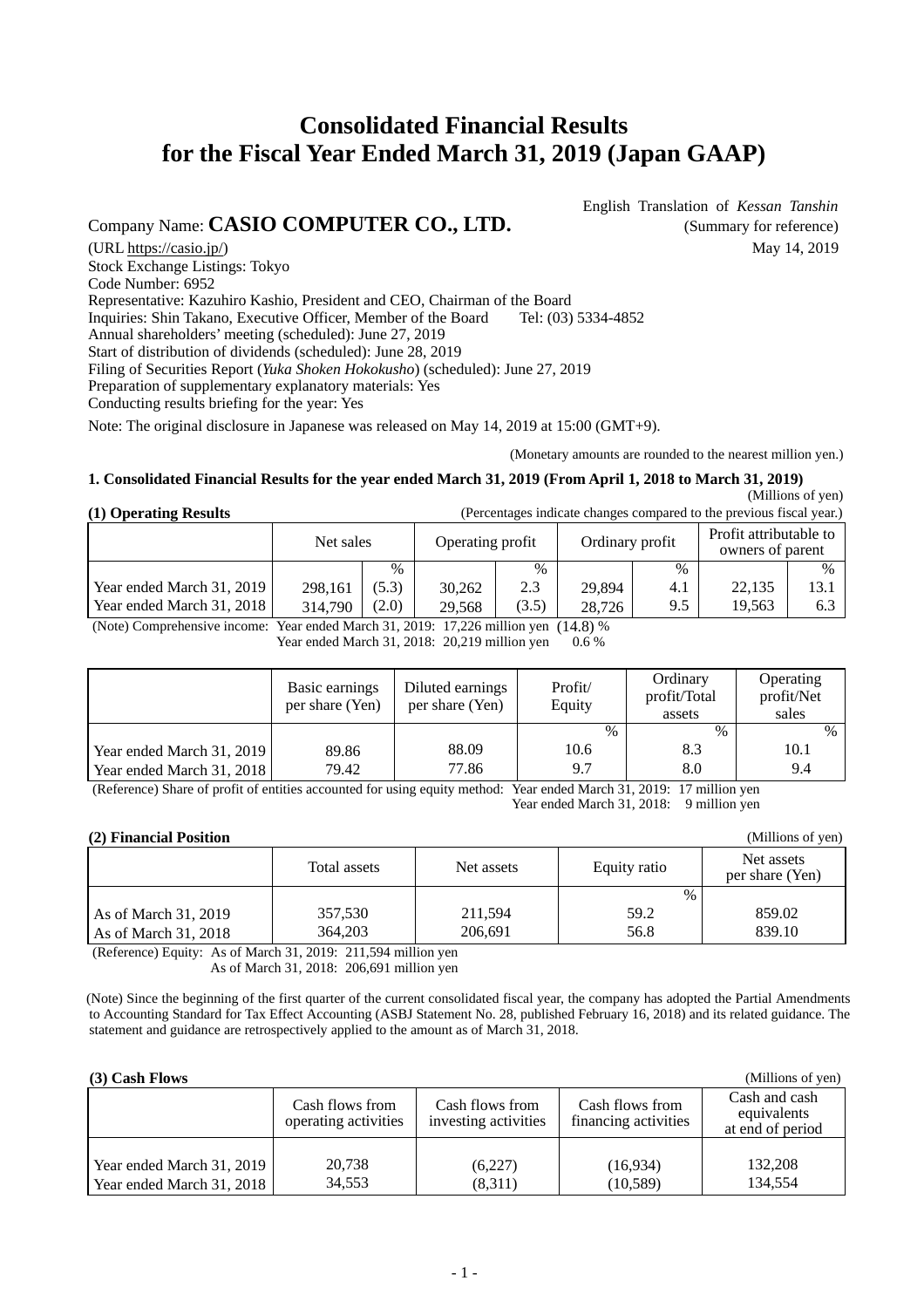#### **2. Dividends**

|                            | Dividends per share (Yen) |                          |                |             | Total<br>dividends | Payout ratio                 | Dividends/     |                              |
|----------------------------|---------------------------|--------------------------|----------------|-------------|--------------------|------------------------------|----------------|------------------------------|
|                            | June<br>30                | September<br>30          | December<br>31 | March<br>31 | Total              | payment<br>(Millions of yen) | (Consolidated) | Net assets<br>(Consolidated) |
|                            |                           |                          |                |             |                    |                              | $\%$           | $\%$                         |
| Year ended March 31, 2018  |                           | 20.00                    | -              | 30.00       | 50.00              | 12,316                       | 63.0           | 6.1                          |
| Year ended March 31, 2019  | -                         | 20.00                    | -              | 25.00       | 45.00              | 11,084                       | 50.1           | 5.3                          |
| Year ending March 31, 2020 |                           |                          |                |             |                    |                              |                |                              |
| (Forecast)                 |                           | $\overline{\phantom{a}}$ |                | -           |                    |                              |                |                              |

(Note) Details of year-end dividends for the year ended March 31, 2018

Ordinary dividend: 20.00 yen Commemorative dividend: 10.00 yen

The dividends forecast for the fiscal year ending March 31, 2020 has yet to be determined.

#### **3. Consolidated Results Forecasts for Fiscal 2020 (From April 1, 2019 to March 31, 2020)**

(Millions of yen)

(Percentages indicate changes compared to the corresponding periods of the previous fiscal year.)

|                   | Net sales |      |        | Operating profit | Ordinary profit |      | ີ<br>Profit attributable to<br>owners of parent |       | Basic earnings<br>per share |
|-------------------|-----------|------|--------|------------------|-----------------|------|-------------------------------------------------|-------|-----------------------------|
|                   |           | $\%$ |        | $\%$             |                 | $\%$ |                                                 | $\%$  | Yen                         |
| <b>First Half</b> | 150.000   | 3.4  | 5.000  |                  | 14.800          | 2.9  | 1,000                                           | (1.0) | 44.66                       |
| Fiscal 2020       | 315.000   | 5.6  | 31.500 |                  | 31.000          | 3.7  | 22,500                                          | 1.6   | 91.34                       |

#### **Notes**

(1) Changes in significant subsidiaries (Changes in scope of consolidation): No

Newly included: -

Excluded: -

(2) Changes in accounting policies, changes in accounting estimates and retrospective restatements

- (a) Changes in accounting policies due to revision of accounting standards: No
- (b) Changes in accounting policies other than (a) above: No
- (c) Changes in accounting estimates: No
- (d) Retrospective restatements: No

#### (3) Number of shares outstanding (common shares)

(a) Number of shares outstanding (including treasury shares):

|     | As of March 31, 2019:                | 259,020,914 shares |
|-----|--------------------------------------|--------------------|
|     | As of March 31, 2018:                | 259,020,914 shares |
|     | (b) Number of treasury shares:       |                    |
|     | As of March 31, 2019:                | 12,699,990 shares  |
|     | As of March 31, 2018:                | 12,696,260 shares  |
| (c) | Average number of shares outstanding |                    |
|     | Year ended March 31, 2019:           | 246,323,016 shares |
|     | Year ended March 31, 2018:           | 246,326,992 shares |
|     |                                      |                    |

This report of consolidated financial results is outside the scope of audit of certified public accountants and audit corporations.

Proper Use of Business Results Forecasts and Other Notes

(Caution Concerning Forward-looking Statements)

- 1. The forward-looking statements contained in these materials, including business results forecasts, are based on information currently available to the company and on certain assumptions deemed to be reasonable, and are not intended to be construed as assurance that they will be accomplished in the future. Actual business results may differ substantially due to a number of factors. Please refer to (1) Analysis of Operating Results included in 1. Analysis of Operating Results and Financial Position on page 4 for the conditions that form the assumptions for business results and cautions concerning the use of business results forecasts.
- 2. The supplementary explanatory materials for the financial results are published on the company's official website on May 14, 2019.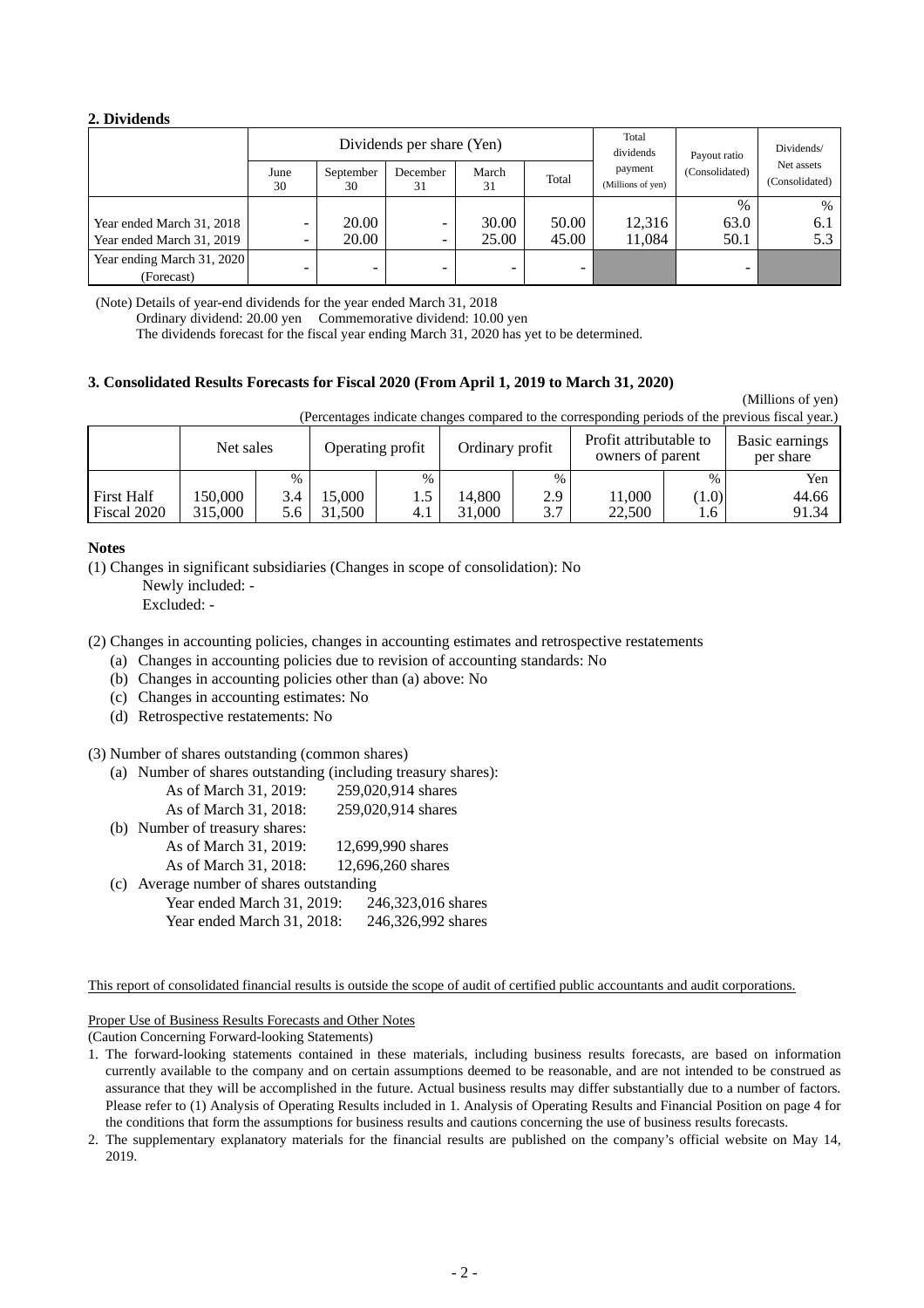## **ATTACHED MATERIALS**

| 1. |     | Analysis of Operating Results and Financial Position <b>Election Container and Election</b> 4                                                                                                                                        |  |
|----|-----|--------------------------------------------------------------------------------------------------------------------------------------------------------------------------------------------------------------------------------------|--|
|    | (1) |                                                                                                                                                                                                                                      |  |
|    | (2) | Analysis of Financial Position <b>Exercise Service Contract Contract Contract Contract Contract Contract Contract Contract Contract Contract Contract Contract Contract Contract Contract Contract Contract Contract Contract Co</b> |  |
|    | (3) | Basic Policy on Allocation of Profit and Dividends for Fiscal 2019 and 2020 <b>Massen Constructs</b> 5                                                                                                                               |  |
| 2. |     | Basic Concept on Selection of Accounting Standard (2008) 2008 2012 12:00 12:00 12:00 12:00 12:00 12:00 12:00 13:00 13:00 13:00 13:00 13:00 14:00 14:00 14:00 14:00 14:00 14:00 14:00 14:00 14:00 14:00 14:00 14:00 14:00 14:00       |  |
| 3. |     | Consolidated Financial Statements and Notes <b>manufacture of the Consolidated Financial Statements and Notes</b> 6                                                                                                                  |  |
|    | (1) |                                                                                                                                                                                                                                      |  |
|    | (2) | Consolidated Statements of Income and Consolidated Statements of Comprehensive Income 388 88                                                                                                                                         |  |
|    |     | Consolidated Statements of Income <b>Exercise Statements</b> 8                                                                                                                                                                       |  |
|    |     | Consolidated Statements of Comprehensive Income <b>Example 2018</b> 19 9                                                                                                                                                             |  |
|    | (3) |                                                                                                                                                                                                                                      |  |
|    | (4) |                                                                                                                                                                                                                                      |  |
|    | (5) | Notes to Consolidated Financial Statements <b>Exercise 2nd August</b> 2014 13                                                                                                                                                        |  |
|    |     |                                                                                                                                                                                                                                      |  |
|    |     | Segment Information 2018 and 2018 and 2018 and 2018 and 2018 and 2018 and 2018 and 2018 and 2018 and 2018 and 2018 and 2018 and 2018 and 2018 and 2018 and 2018 and 2018 and 2018 and 2018 and 2018 and 2018 and 2018 and 2018       |  |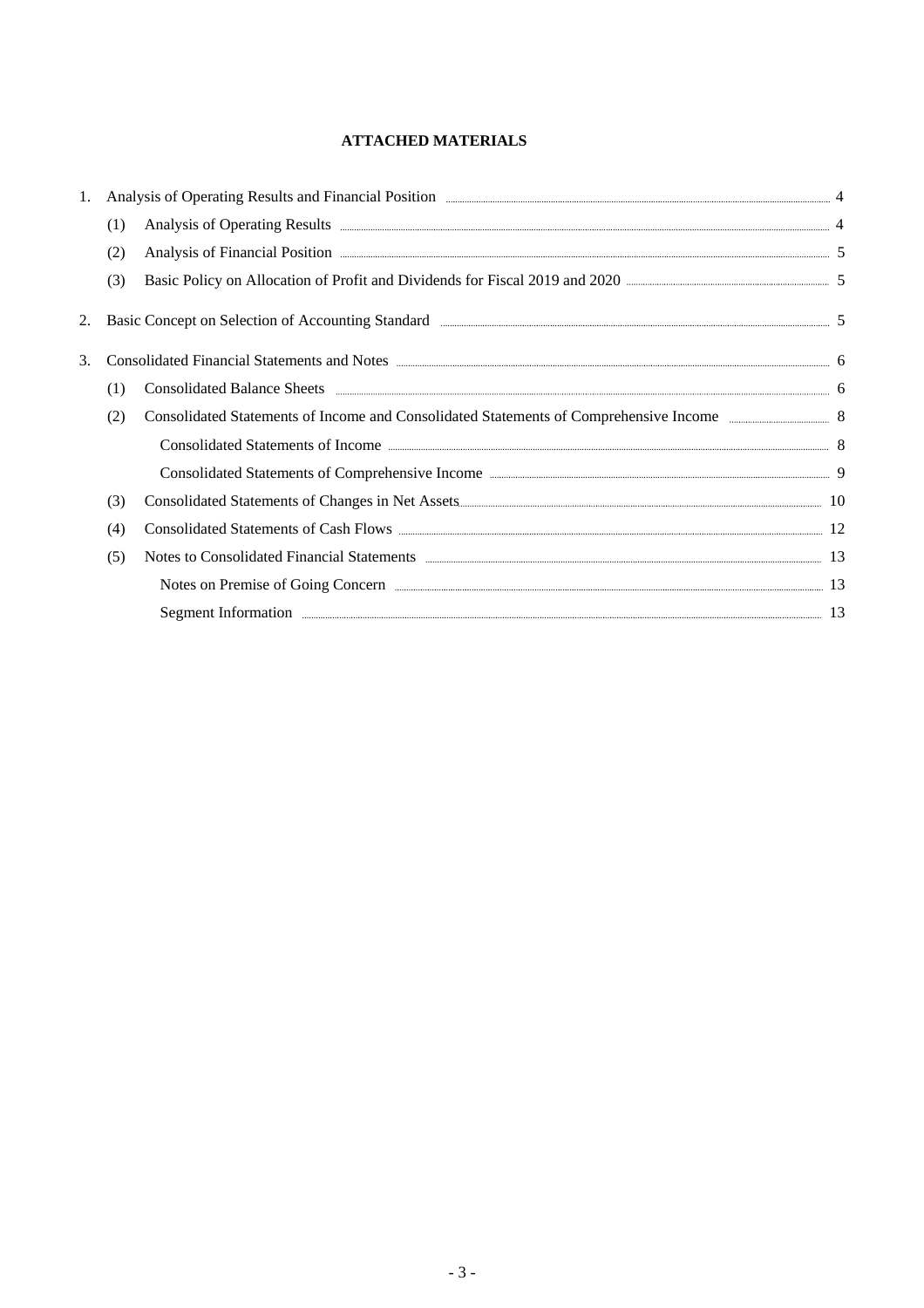## **1. Analysis of Operating Results and Financial Position**

## **(1) Analysis of Operating Results**

## **Operating Results for Fiscal 2019**

In the global economy in fiscal 2019, the U.S. maintained a trend of moderate recovery as personal consumption and capital expenditure increased, but China's economic slowdown accelerated due to concerns about trade friction between the two countries, and the economy in Europe, which is highly dependent on China, also slowed. In addition, currency depreciation and political instability were observed in some emerging countries, and uncertainty in the economic outlook continued, also including a deterioration in business sentiment in the manufacturing industry in Japan.

In this situation, consolidated net sales for fiscal 2019 amounted to ¥298.1 billion. By segment, sales were ¥257.3 billion in the Consumer segment, ¥33.8 billion in the System Equipment segment, and ¥6.9 billion in the Others segment.

In the timepiece business, G-SHOCK continued to perform well, particularly metal products such as the GMW-B5000, the first full-metal model in the original G-SHOCK 5000 series. G-SHOCK events held in Japan and China also made a contribution. Meanwhile, metal-analog products other than G-SHOCK struggled due to the impact of the economic slowdown and currency depreciation in emerging countries. The electronic musical instrument business was sluggish with the lack of progress in the restructuring of distribution. The system equipment business experienced a decline in sales due to the impact of a downturn in sales resulting from intensification of price competition for projectors in North America and the postponement of special demand for legal registers in France for electronic cash registers.

In profit for fiscal 2019, Casio posted ¥30.2 billion in consolidated operating profit after allowing for ¥7.3 billion loss in adjustment. The Consumer segment posted ¥38.2 billion in operating profit, the System Equipment segment recorded a ¥0.9 billion operating loss, and the Others segment recorded ¥0.3 billion in operating profit.

In the timepiece business, high profitability was maintained with continued strong sales of highly profitable products. In the calculator business, profitability was secured through the stable student market for scientific calculators. The system equipment business turned in a loss, mainly due to the downturn in projector sales.

Casio posted ¥29.8 billion in ordinary profit, and ¥22.1 billion in profit attributable to owners of parent. Earnings per share (EPS) improved to ¥89.86.

## **Forecasts**

Amid an uncertain economic outlook and major changes in the business environment in Japan and overseas, Casio has formulated a medium-term management plan, positioning the initial year as a time for a "second founding" of the company with the aim of significantly improving business results by continuing to create new markets. The main strategies for achieving this are as below.

- (a) In the timepiece business, Casio will expand the G-SHOCK lineup with a focus on metal products, launch G-SHOCK smart aimed at expanding the smartwatch market, and strengthen its strategy in each region to keep driving further growth in this business and maintain high profitability.
- (b) In the education products business, Casio will continue growing the business and maintain high profitability by expanding school sales of scientific calculators, establishing new businesses in the electronic education market, and launching new genres of competitive electronic musical instruments.
- (c) In system equipment business, Casio will establish a full-scale profit improvement and growth trajectory by boosting the strong hardware and solutions business.
- (d) In new businesses, Casio will work to achieve the early commercialization and contribution to profit of sports tech, beauty tech, dermatology cameras, and businesses that apply image processing technology.
- (e) Casio will strengthen functions and activate human resources in development, production, sales, and head office staff and promote streamlining through the utilization of IT.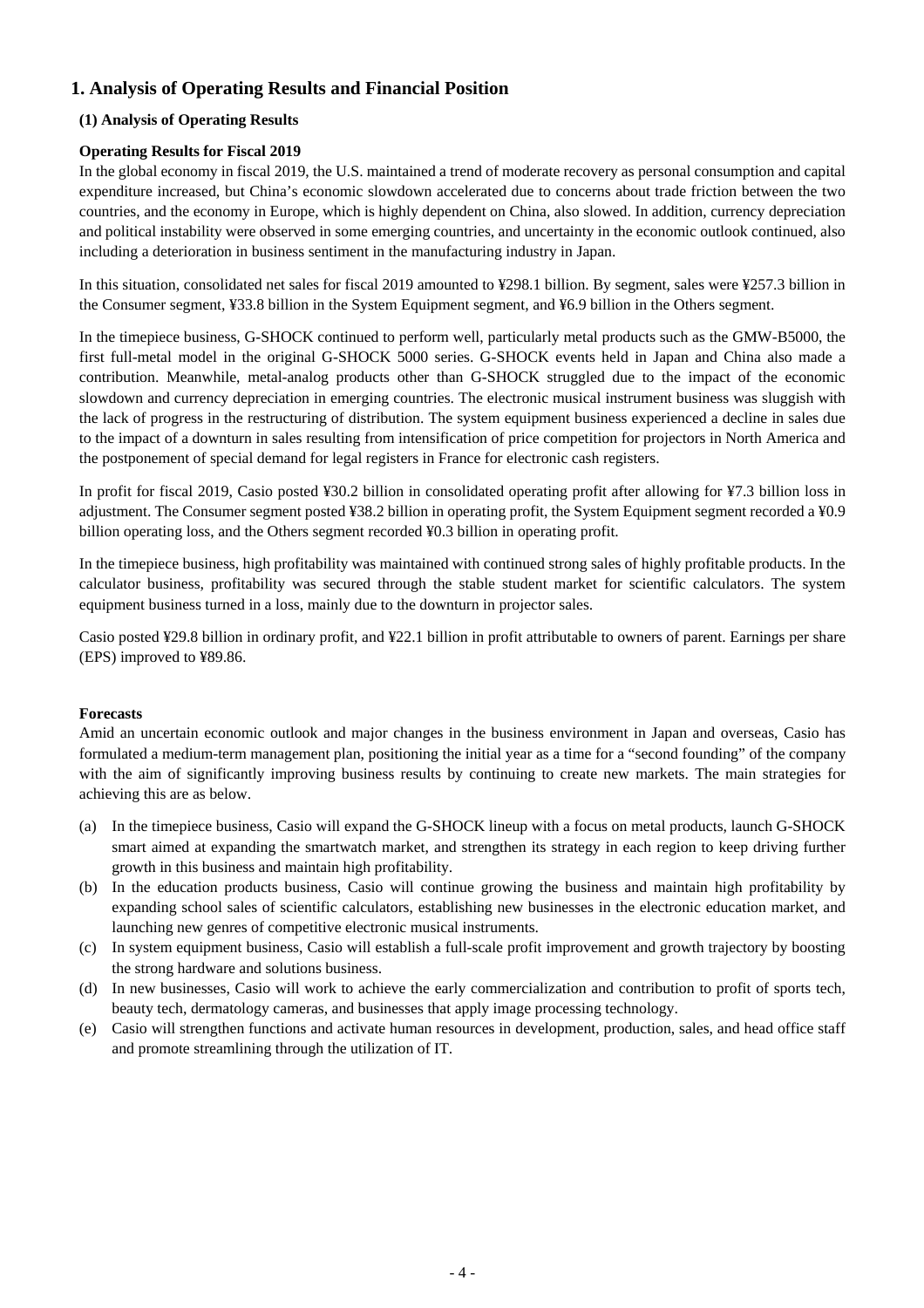Currently, the forecasts for fiscal 2020 are as follows. (Consolidated results forecasts) Net sales:  $\frac{4315.0 \text{ billion}}{49315.0 \text{ billion}}$  (up 5.6% year-on-year) Operating profit: ¥31.5 billion (up 4.1% year-on-year) Ordinary profit: ¥31.0 billion (up 3.7% year-on-year) Profit attributable to owners of parent: ¥22.5 billion (up 1.6% year-on-year)

Exchange rates for fiscal 2020 are estimated at US\$  $1 = 4112$  and Euro  $1 = 4128$ 

### **(2) Analysis of Financial Position**

Total assets at the end of fiscal 2019 stood at ¥357.5 billion, down ¥6.6 billion compared to the end of the previous year, mainly due to a decrease in short-term loans receivable with resale agreement. Net assets increased ¥4.9 billion to ¥211.5 billion compared to the end of the previous fiscal year, mainly due to an increase in retained earnings. As a result, the equity ratio improved 2.4 points compared to the end of the previous fiscal year to 59.2%.

Net cash provided by operating activities was ¥20.7 billion, net cash used in investing activities was ¥6.2 billion, and net cash used in financing activities was ¥16.9 billion. As a result, consolidated cash and cash equivalents at the end of fiscal 2019 stood at ¥132.2 billion, ensuring adequate liquid funds.

Casio will continue to pursue effective management of its business assets, aiming to build a stable and strong stable financial structure.

#### **(3) Basic Policy on Allocation of Profit and Dividends for Fiscal 2019 and 2020**

Casio has positioned the maintenance and expansion of returns for all of its shareholders as an important management issue. The company's dividend policy is based on maintaining stable dividends, and Casio decides the allocation of profit by taking into account all factors such as profit levels, financial position, the dividend payout ratio, and future business expansion and forecasts.

Based on the policy outlined above, and taking business results into consideration, Casio planned a year-end dividend of ¥25 per share, an increase of ¥5 from the ordinary dividend of ¥20 in the previous fiscal year, which, when added to the interim dividend of ¥20 already paid, yielded an annual dividend of ¥45 per share in fiscal 2019.

## **2. Basic Concept on Selection of Accounting Standard**

Casio uses Japanese GAAP for the preparation of its consolidated financial statements in view of comparability for the period covered by the consolidated financial statements and inter-company comparability.

The Group's policy is to respond to the application of IFRS in an appropriate manner, taking into account a variety of circumstances inside and outside Japan.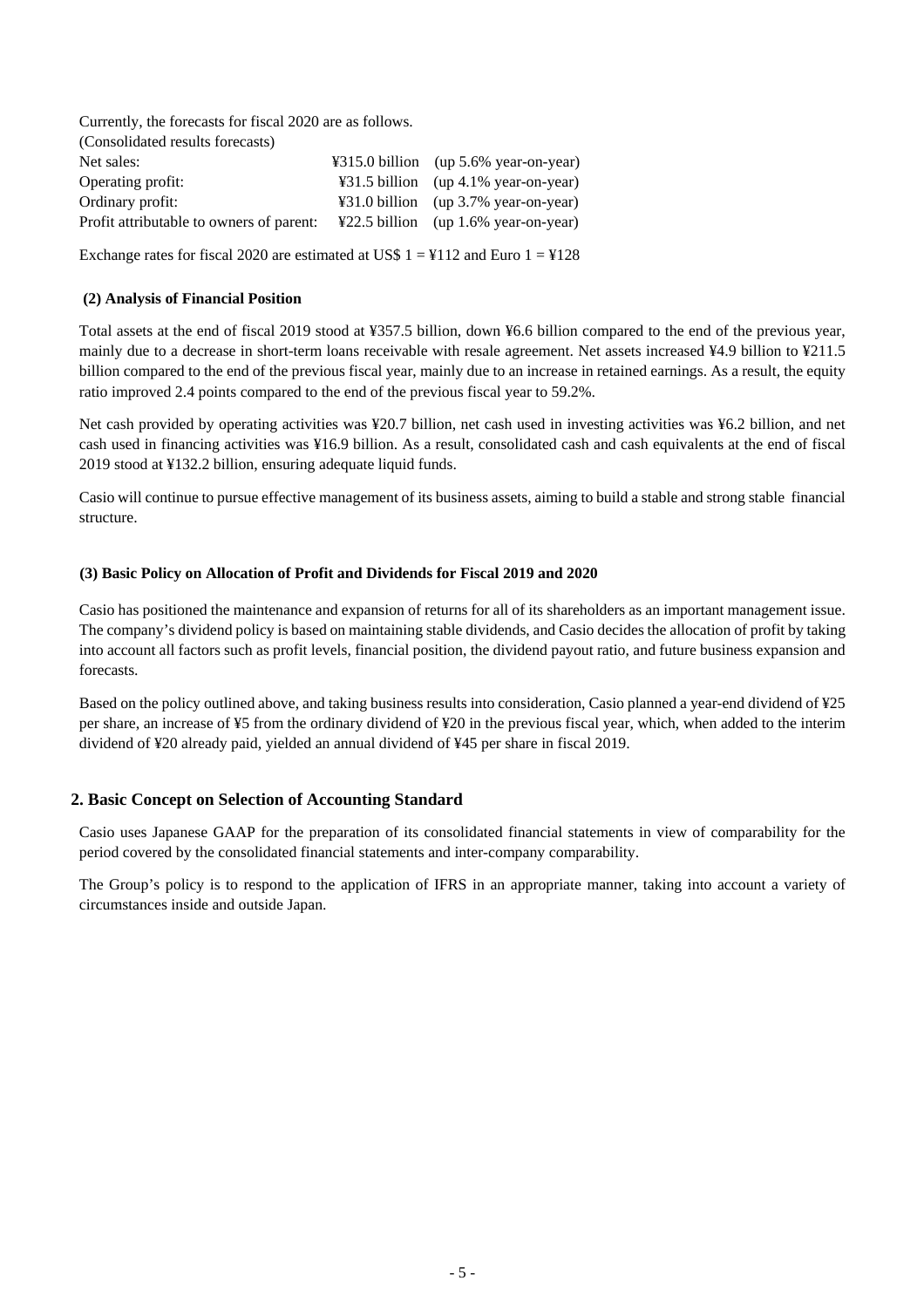## **3. Consolidated Financial Statements and Notes**

## **(1) Consolidated Balance Sheets**

|                                                   |                         | (Millions of yen)       |
|---------------------------------------------------|-------------------------|-------------------------|
|                                                   | As of<br>March 31, 2018 | As of<br>March 31, 2019 |
| <b>Assets</b>                                     |                         |                         |
| <b>Current assets</b>                             |                         |                         |
| Cash and deposits                                 | 66,441                  | 73,714                  |
| Notes and accounts receivable-trade               | 45,171                  | 44,141                  |
| Securities                                        | 48,500                  | 50,000                  |
| Finished goods                                    | 36,450                  | 39,061                  |
| Work in process                                   | 5,582                   | 5,836                   |
| Raw materials and supplies                        | 7,649                   | 9,377                   |
| Short-term loans receivable with resale agreement | 20,000                  | 8,900                   |
| Other                                             | 8,202                   | 8,143                   |
| Allowance for doubtful accounts                   | (488)                   | (556)                   |
| <b>Total current assets</b>                       | 237,507                 | 238,616                 |
| <b>Non-current assets</b>                         |                         |                         |
| Property, plant and equipment                     |                         |                         |
| Buildings and structures                          | 60,558                  | 59,028                  |
| Accumulated depreciation                          | (43,248)                | (42, 523)               |
| Buildings and structures, net                     | 17,310                  | 16,505                  |
| Machinery, equipment and vehicles                 | 15,046                  | 14,093                  |
| Accumulated depreciation                          | (12,260)                | (11, 926)               |
| Machinery, equipment and vehicles, net            | 2,786                   | 2,167                   |
| Tools, furniture and fixtures                     | 34,027                  | 33,400                  |
| Accumulated depreciation                          | (30,970)                | (30, 121)               |
| Tools, furniture and fixtures, net                | 3,057                   | 3,279                   |
| Land                                              | 33,543                  | 33,564                  |
| Leased assets                                     | 2,365                   | 2,043                   |
| Accumulated depreciation                          | (1,275)                 | (998)                   |
| Leased assets, net                                | 1,090                   | 1,045                   |
| Construction in progress                          | 246                     | 245                     |
| Total property, plant and equipment               | 58,032                  | 56,805                  |
| Intangible assets                                 | 7,036                   | 8,978                   |
| Investments and other assets                      |                         |                         |
| Investment securities                             | 37,029                  | 30,630                  |
| Retirement benefit asset                          | 13,000                  | 11,414                  |
| Deferred tax assets                               | 8,914                   | 8,451                   |
| Other                                             | 2,754                   | 2,702                   |
| Allowance for doubtful accounts                   | (69)                    | (66)                    |
| Total investments and other assets                | 61,628                  | 53,131                  |
| <b>Total non-current assets</b>                   | 126,696                 | 118,914                 |
| <b>Total assets</b>                               | 364,203                 | 357,530                 |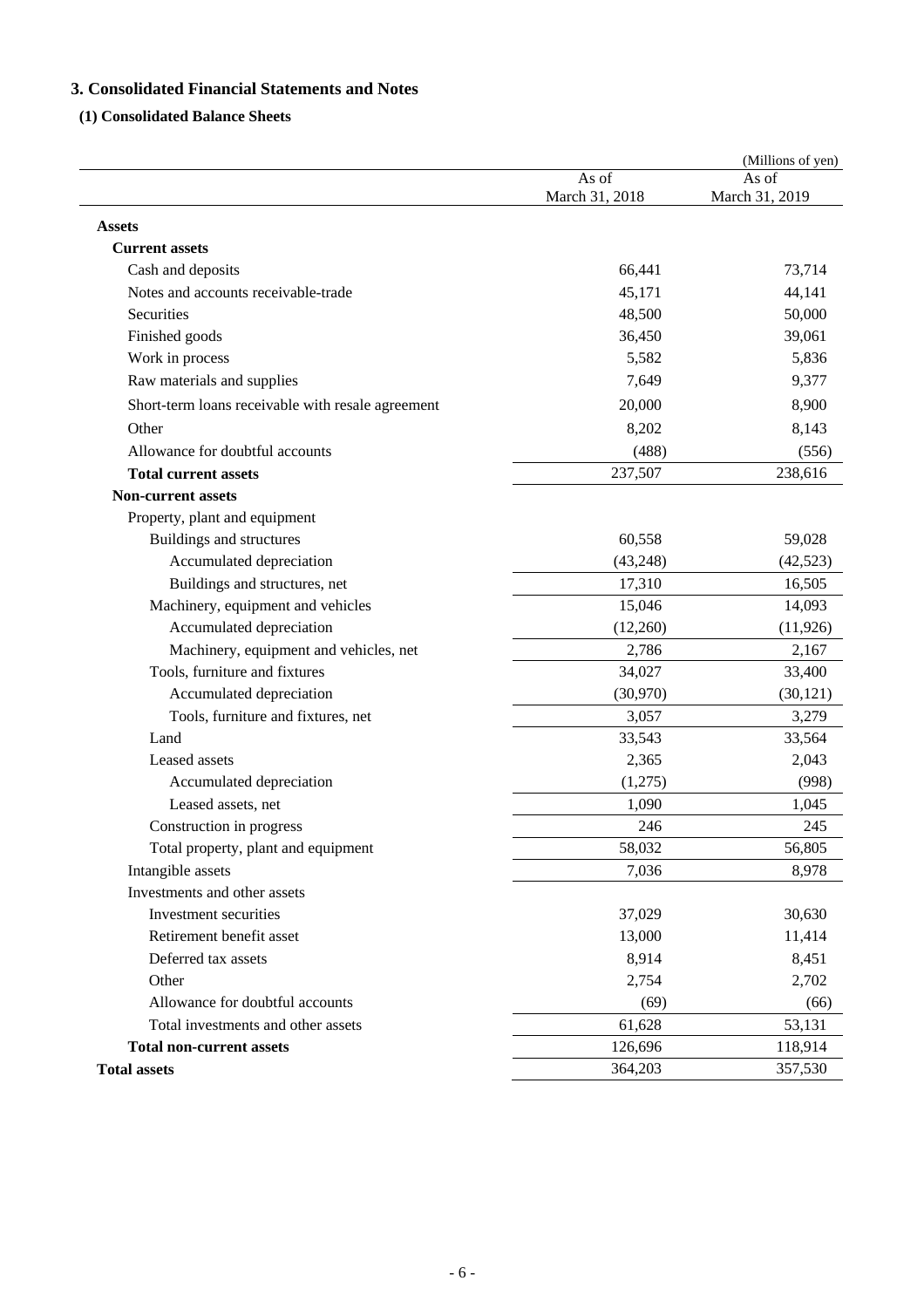|                                                        |                         | (Millions of yen)       |
|--------------------------------------------------------|-------------------------|-------------------------|
|                                                        | As of<br>March 31, 2018 | As of<br>March 31, 2019 |
| <b>Liabilities</b>                                     |                         |                         |
| <b>Current liabilities</b>                             |                         |                         |
| Notes and accounts payable-trade                       | 30,752                  | 28,522                  |
| Short-term loans payable                               | 205                     | 232                     |
| Current portion of long-term loans payable             | 16,500                  |                         |
| Current portion of bonds with share acquisition rights |                         | 10,003                  |
| Accounts payable-other                                 | 19,444                  | 19,784                  |
| Accrued expenses                                       | 13,310                  | 13,123                  |
| Income taxes payable                                   | 3,810                   | 3,584                   |
| Provision for product warranties                       | 794                     | 781                     |
| Provision for business structure improvement           | 1,356                   | 212                     |
| Other                                                  | 7,566                   | 6,522                   |
| <b>Total current liabilities</b>                       | 93,737                  | 82,763                  |
| <b>Non-current liabilities</b>                         |                         |                         |
| Bonds with share acquisition rights                    | 10,013                  |                         |
| Long-term loans payable                                | 46,500                  | 58,988                  |
| Deferred tax liabilities                               | 1,349                   | 1,320                   |
| Provision for business structure improvement           | 1,239                   | 1,020                   |
| Retirement benefit liability                           | 322                     | 578                     |
| Other                                                  | 4,352                   | 1,267                   |
| <b>Total non-current liabilities</b>                   | 63,775                  | 63,173                  |
| <b>Total liabilities</b>                               | 157,512                 | 145,936                 |
| <b>Net assets</b>                                      |                         |                         |
| <b>Shareholders' equity</b>                            |                         |                         |
| Capital stock                                          | 48,592                  | 48,592                  |
| Capital surplus                                        | 65,058                  | 65,058                  |
| Retained earnings                                      | 101,938                 | 111,757                 |
| Treasury shares                                        | (19, 949)               | (19,956)                |
| Total shareholders' equity                             | 195,639                 | 205,451                 |
| Accumulated other comprehensive income                 |                         |                         |
| Valuation difference on available-for-sale securities  | 10,885                  | 8,246                   |
| Foreign currency translation adjustment                | (3,326)                 | (4,178)                 |
| Remeasurements of defined benefit plans                | 3,493                   | 2,075                   |
| Total accumulated other comprehensive income           | 11,052                  | 6,143                   |
| <b>Total net assets</b>                                | 206,691                 | 211,594                 |
| <b>Total liabilities and net assets</b>                | 364,203                 | 357,530                 |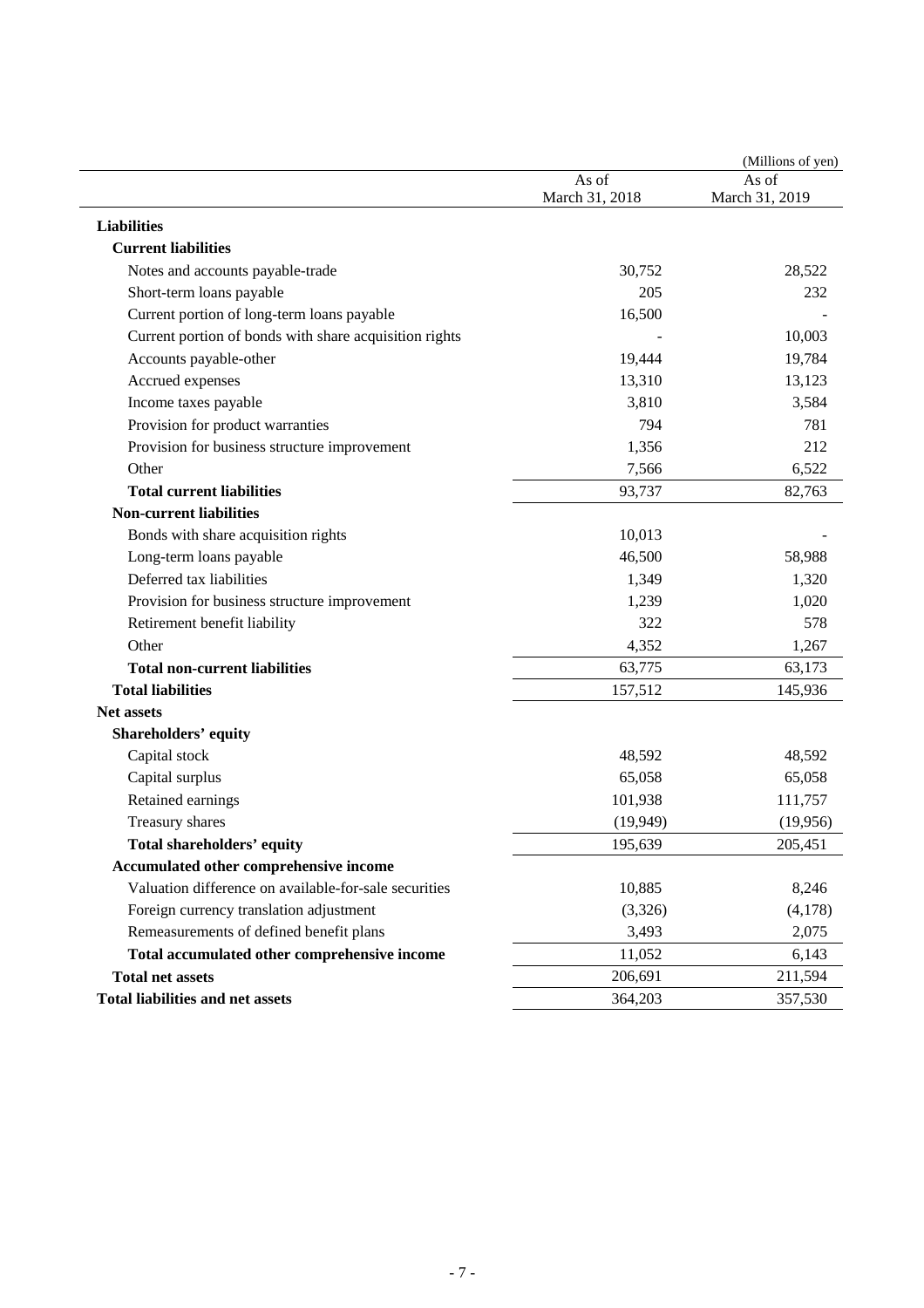## **(2) Consolidated Statements of Income and Consolidated Statements of Comprehensive Income**

**Consolidated Statements of Income** 

|                                              |                              | (Millions of yen)            |  |
|----------------------------------------------|------------------------------|------------------------------|--|
|                                              | Year ended<br>March 31, 2018 | Year ended<br>March 31, 2019 |  |
| <b>Net sales</b>                             | 314,790                      | 298,161                      |  |
| Cost of sales                                | 179,215                      | 168,778                      |  |
| Gross profit                                 | 135,575                      | 129,383                      |  |
| Selling, general and administrative expenses | 106,007                      | 99,121                       |  |
| <b>Operating profit</b>                      | 29,568                       | 30,262                       |  |
| Non-operating income                         |                              |                              |  |
| Interest income                              | 517                          | 646                          |  |
| Dividend income                              | 541                          | 482                          |  |
| Other                                        | 264                          | 198                          |  |
| Total non-operating income                   | 1,322                        | 1,326                        |  |
| Non-operating expenses                       |                              |                              |  |
| Interest expenses                            | 284                          | 270                          |  |
| Foreign exchange losses                      | 1,171                        | 976                          |  |
| Settlement package                           | 254                          |                              |  |
| Other                                        | 455                          | 448                          |  |
| Total non-operating expenses                 | 2,164                        | 1,694                        |  |
| <b>Ordinary profit</b>                       | 28,726                       | 29,894                       |  |
| Extraordinary income                         |                              |                              |  |
| Gain on sales of non-current assets          | 90                           | 18                           |  |
| Gain on sales of investment securities       | 519                          | 4,864                        |  |
| Subsidy income                               |                              | 50                           |  |
| Total extraordinary income                   | 609                          | 4,932                        |  |
| <b>Extraordinary losses</b>                  |                              |                              |  |
| Loss on retirement of non-current assets     | 55                           | 856                          |  |
| Business structure improvement expenses      | 4,668                        | 1,981                        |  |
| Extra retirement payments                    |                              | 2,620                        |  |
| Total extraordinary losses                   | 4,723                        | 5,457                        |  |
| Profit before income taxes                   | 24,612                       | 29,369                       |  |
| Income taxes-current                         | 5,174                        | 4,913                        |  |
| Income taxes-deferred                        | (125)                        | 2,321                        |  |
| Total income taxes                           | 5,049                        | 7,234                        |  |
| <b>Profit</b>                                | 19,563                       | 22,135                       |  |
| Profit attributable to owners of parent      | 19,563                       | 22,135                       |  |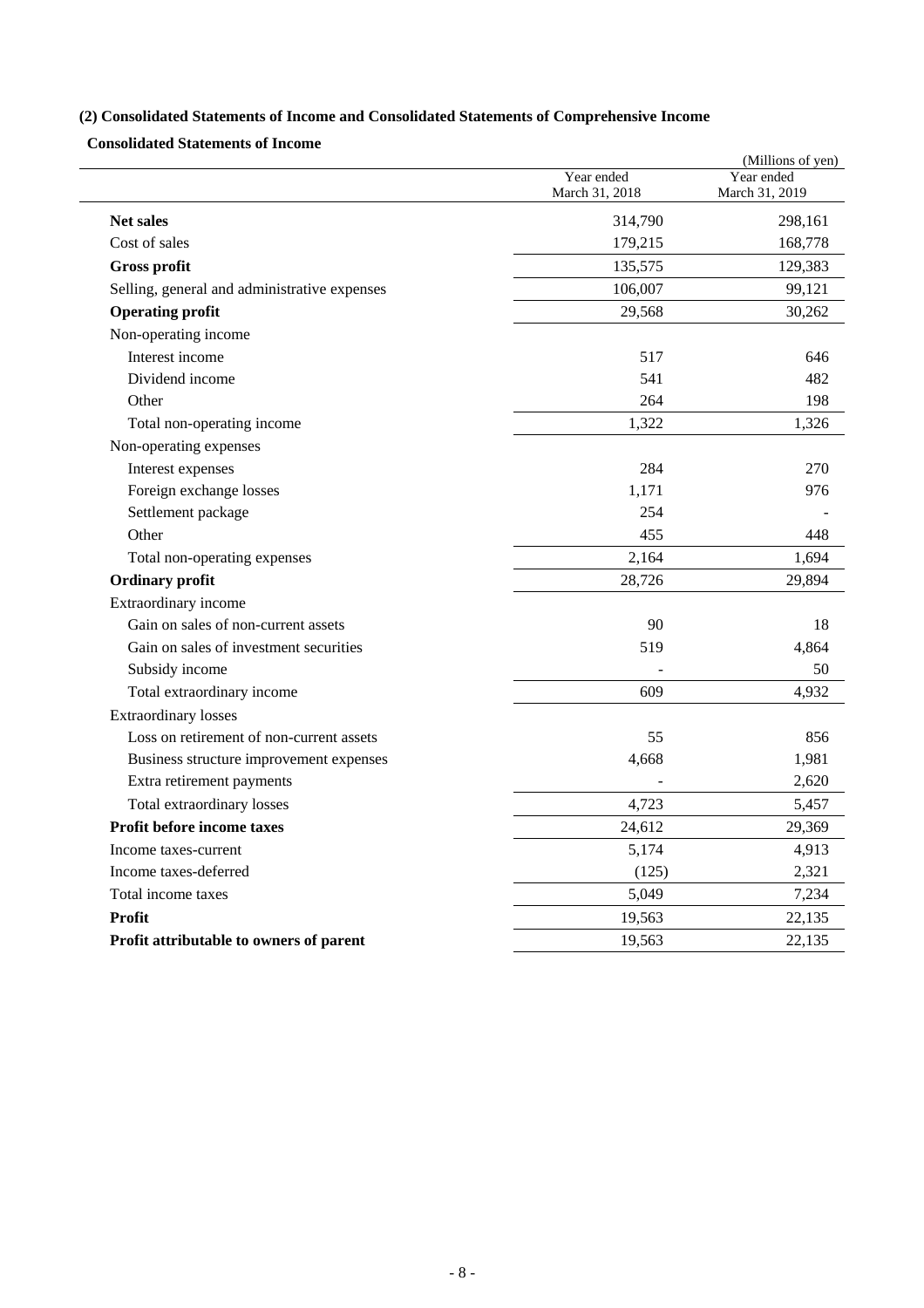## **Consolidated Statements of Comprehensive Income**

| Consolidated Statements of Complements of Income                                     |                |                   |
|--------------------------------------------------------------------------------------|----------------|-------------------|
|                                                                                      |                | (Millions of yen) |
|                                                                                      | Year ended     | Year ended        |
|                                                                                      | March 31, 2018 | March 31, 2019    |
| <b>Profit</b>                                                                        | 19,563         | 22,135            |
| Other comprehensive income                                                           |                |                   |
| Valuation difference on available-for-sale securities                                | 1,747          | (2,639)           |
| Foreign currency translation adjustment                                              | 247            | (852)             |
| Remeasurements of defined benefit plans, net of tax                                  | (1,338)        | (1, 418)          |
| Share of other comprehensive income of entities<br>accounted for using equity method | $\theta$       | $\Omega$          |
| Total other comprehensive income                                                     | 656            | (4,909)           |
| <b>Comprehensive income</b>                                                          | 20,219         | 17,226            |
| Comprehensive income attributable to                                                 |                |                   |
| Comprehensive income attributable to owners of parent                                | 20,219         | 17,226            |
| Comprehensive income attributable to non-controlling<br>interests                    |                |                   |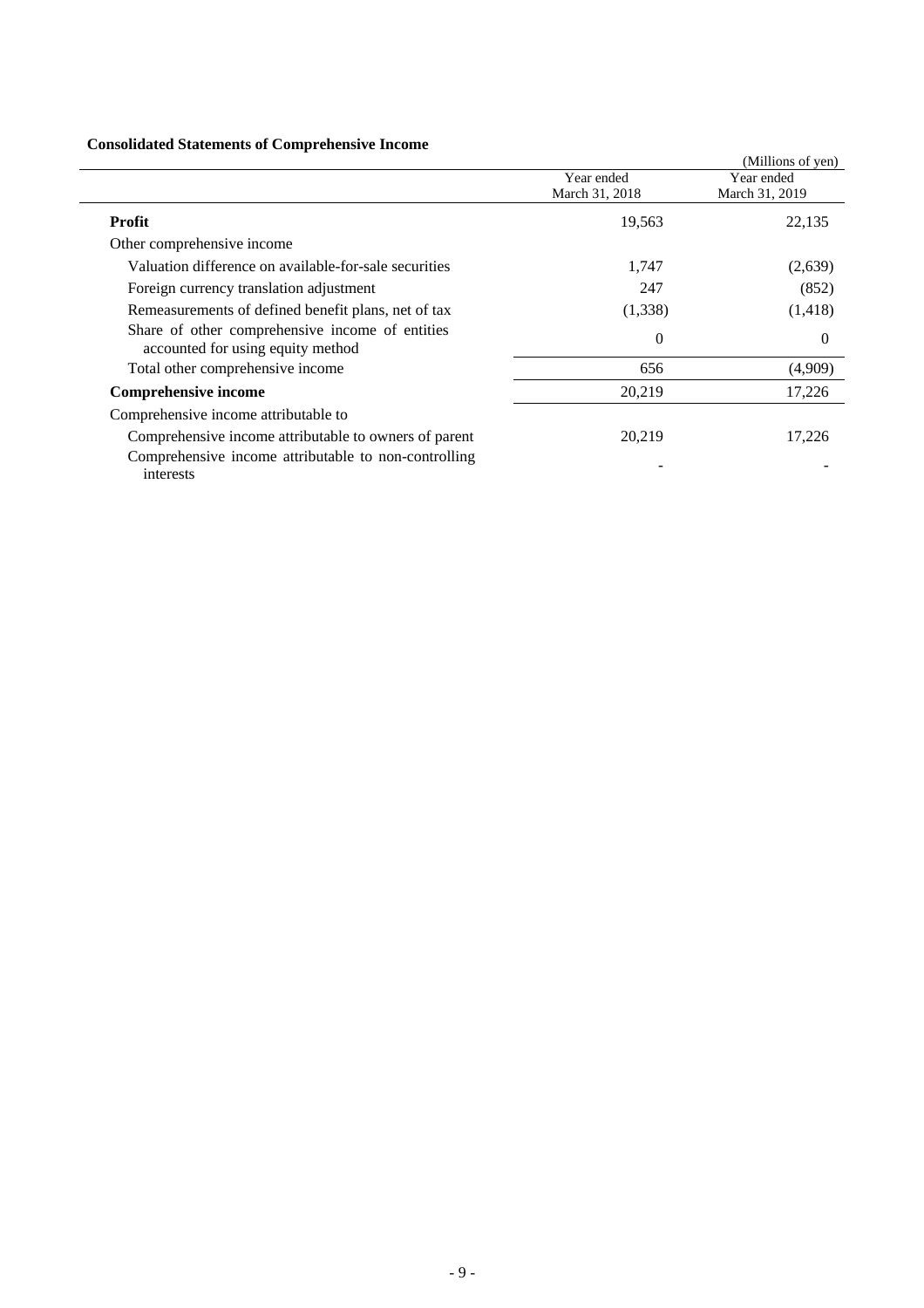## **(3) Consolidated Statements of Changes in Net Assets**

 $\mathbf{I}$ 

Year ended March 31, 2018 (Millions of yen) Shareholders' equity

|                                                            | phareholders equity |                 |                   |                 |                               |
|------------------------------------------------------------|---------------------|-----------------|-------------------|-----------------|-------------------------------|
|                                                            | Capital stock       | Capital surplus | Retained earnings | Treasury shares | Total shareholders'<br>equity |
| Balance at beginning<br>of current period                  | 48,592              | 65,058          | 92,228            | (19, 942)       | 185,936                       |
| Changes of items<br>during period                          |                     |                 |                   |                 |                               |
| Dividends of surplus                                       |                     |                 | (9,853)           |                 | (9, 853)                      |
| Profit attributable<br>to owners of parent                 |                     |                 | 19,563            |                 | 19,563                        |
| Purchase of<br>treasury shares                             |                     |                 |                   | (7)             | (7)                           |
| Disposal of<br>treasury shares                             |                     | $\theta$        |                   | $\theta$        | $\Omega$                      |
| Net changes of<br>items other than<br>shareholders' equity |                     |                 |                   |                 |                               |
| Total changes of<br>items during period                    | $\qquad \qquad -$   | $\mathbf{0}$    | 9,710             | (7)             | 9,703                         |
| Balance at end of<br>current period                        | 48,592              | 65,058          | 101,938           | (19, 949)       | 195,639                       |

|                                                            |                                                              | Accumulated other comprehensive income     |                                            |                                                 |                     |  |
|------------------------------------------------------------|--------------------------------------------------------------|--------------------------------------------|--------------------------------------------|-------------------------------------------------|---------------------|--|
|                                                            | Valuation difference on<br>available-for-<br>sale securities | Foreign currency<br>translation adjustment | Remeasurements of<br>defined benefit plans | Total accumulated other<br>comprehensive income | Total<br>net assets |  |
| Balance at beginning<br>of current period                  | 9,138                                                        | (3,573)                                    | 4,831                                      | 10,396                                          | 196,332             |  |
| Changes of items<br>during period                          |                                                              |                                            |                                            |                                                 |                     |  |
| Dividends of surplus                                       |                                                              |                                            |                                            |                                                 | (9,853)             |  |
| Profit attributable<br>to owners of parent                 |                                                              |                                            |                                            |                                                 | 19,563              |  |
| Purchase of<br>treasury shares                             |                                                              |                                            |                                            |                                                 | (7)                 |  |
| Disposal of<br>treasury shares                             |                                                              |                                            |                                            |                                                 | $\Omega$            |  |
| Net changes of<br>items other than<br>shareholders' equity | 1,747                                                        | 247                                        | (1,338)                                    | 656                                             | 656                 |  |
| Total changes of<br>items during period                    | 1,747                                                        | 247                                        | (1, 338)                                   | 656                                             | 10,359              |  |
| Balance at end of<br>current period                        | 10,885                                                       | (3,326)                                    | 3,493                                      | 11,052                                          | 206,691             |  |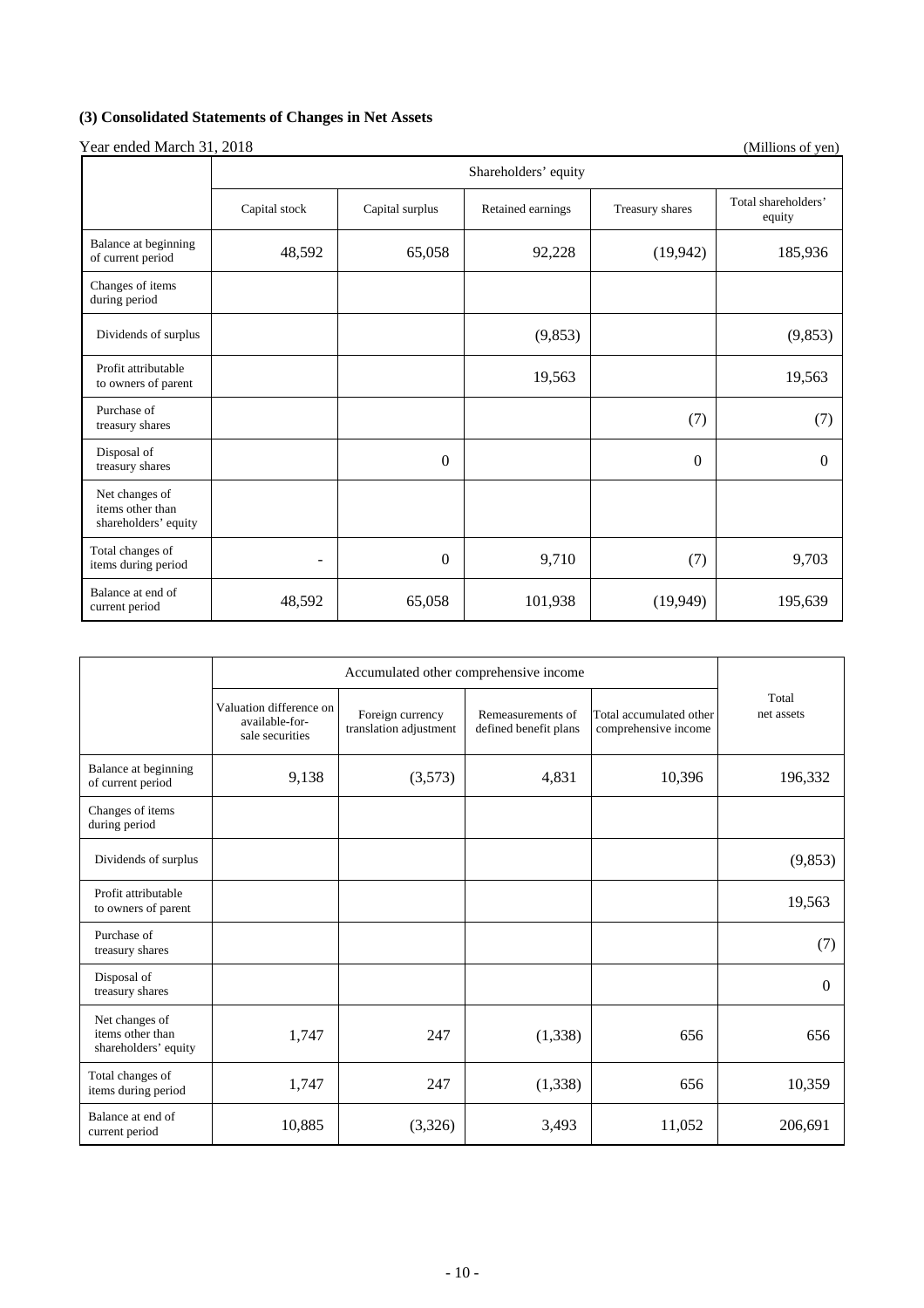|                                                            | Shareholders' equity                                  |                  |                 |                               |          |
|------------------------------------------------------------|-------------------------------------------------------|------------------|-----------------|-------------------------------|----------|
|                                                            | Capital stock<br>Capital surplus<br>Retained earnings |                  | Treasury shares | Total shareholders'<br>equity |          |
| Balance at beginning<br>of current period                  | 48,592                                                | 65,058           | 101,938         | (19, 949)                     | 195,639  |
| Changes of items<br>during period                          |                                                       |                  |                 |                               |          |
| Dividends of surplus                                       |                                                       |                  | (12,316)        |                               | (12,316) |
| Profit attributable<br>to owners of parent                 |                                                       |                  | 22,135          |                               | 22,135   |
| Purchase of<br>treasury shares                             |                                                       |                  |                 | (7)                           | (7)      |
| Disposal of<br>treasury shares                             |                                                       | $\Omega$         |                 | $\Omega$                      | $\Omega$ |
| Net changes of<br>items other than<br>shareholders' equity |                                                       |                  |                 |                               |          |
| Total changes of<br>items during period                    | $\overline{\phantom{0}}$                              | $\boldsymbol{0}$ | 9,819           | (7)                           | 9,812    |
| Balance at end of<br>current period                        | 48,592                                                | 65,058           | 111,757         | (19,956)                      | 205,451  |

|                                                            | Valuation difference on<br>available-for-<br>sale securities | Foreign currency<br>Remeasurements of<br>translation adjustment<br>defined benefit plans |          | Total accumulated other<br>comprehensive income | Total<br>net assets |
|------------------------------------------------------------|--------------------------------------------------------------|------------------------------------------------------------------------------------------|----------|-------------------------------------------------|---------------------|
| Balance at beginning<br>of current period                  | 10,885                                                       | (3,326)                                                                                  | 3,493    | 11,052                                          | 206,691             |
| Changes of items<br>during period                          |                                                              |                                                                                          |          |                                                 |                     |
| Dividends of surplus                                       |                                                              |                                                                                          |          |                                                 | (12,316)            |
| Profit attributable<br>to owners of parent                 |                                                              |                                                                                          |          |                                                 | 22,135              |
| Purchase of<br>treasury shares                             |                                                              |                                                                                          |          |                                                 | (7)                 |
| Disposal of<br>treasury shares                             |                                                              |                                                                                          |          |                                                 | 0                   |
| Net changes of<br>items other than<br>shareholders' equity | (2,639)                                                      | (852)                                                                                    | (1, 418) | (4,909)                                         | (4,909)             |
| Total changes of<br>items during period                    | (2,639)                                                      | (852)                                                                                    | (1, 418) | (4,909)                                         | 4,903               |
| Balance at end of<br>current period                        | 8,246                                                        | (4,178)                                                                                  | 2,075    | 6,143                                           | 211,594             |

## Year ended March 31, 2019 (Millions of yen)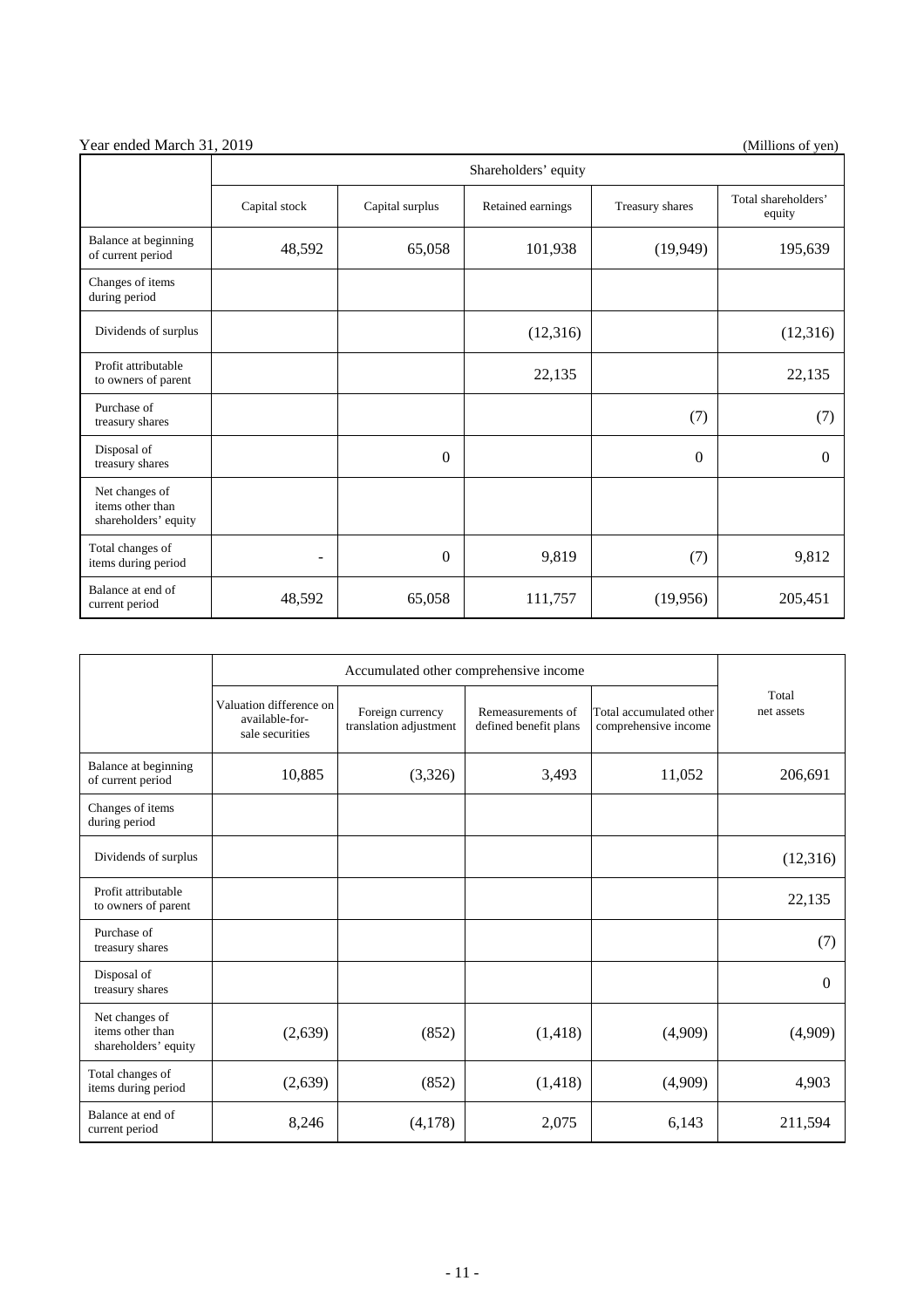## **(4) Consolidated Statements of Cash Flows**

|                                                                      | Year ended<br>March 31, 2018 | (Millions of yen)<br>Year ended<br>March 31, 2019 |
|----------------------------------------------------------------------|------------------------------|---------------------------------------------------|
| <b>Cash flows from operating activities</b>                          |                              |                                                   |
| Profit before income taxes                                           | 24,612                       | 29,369                                            |
| Depreciation                                                         | 9,394                        | 9,684                                             |
| Loss (gain) on sales and retirement of non-current assets            | (35)                         | 838                                               |
| Loss (gain) on sales of investment securities                        | (519)                        | (4, 864)                                          |
| Subsidy income                                                       |                              | (50)                                              |
| Increase (decrease) in retirement benefit liability                  | (173)                        | 259                                               |
| Interest and dividend income                                         | (1,058)                      | (1,128)                                           |
| Interest expenses                                                    | 284                          | 270                                               |
| Foreign exchange losses (gains)                                      | 62                           | (1, 198)                                          |
| Share of loss (profit) of entities accounted for using equity method | (9)                          | (17)                                              |
| Decrease (increase) in notes and accounts receivable-trade           | 2,866                        | 786                                               |
| Decrease (increase) in inventories                                   | 3,113                        | (5, 336)                                          |
| Increase (decrease) in notes and accounts payable-trade              | (734)                        | (2,278)                                           |
| Decrease/increase in consumption taxes receivable/payable            | (331)                        | 476                                               |
| Other, net                                                           | (84)                         | (1,603)                                           |
| Subtotal                                                             | 37,388                       | 25,208                                            |
| Interest and dividend income received                                | 1,042                        | 1,215                                             |
| Interest expenses paid                                               | (285)                        | (276)                                             |
| Income taxes paid                                                    | (3,592)                      | (5,409)                                           |
| Net cash provided by (used in) operating activities                  | 34,553                       | 20,738                                            |
| <b>Cash flows from investing activities</b>                          |                              |                                                   |
| Payments into time deposits                                          | (1, 436)                     | (1,868)                                           |
| Proceeds from withdrawal of time deposits                            | 1,423                        | 1,915                                             |
| Purchase of property, plant and equipment                            | (6,297)                      | (7, 127)                                          |
| Proceeds from sales of property, plant and equipment                 | 624                          | 13                                                |
| Purchase of intangible assets                                        | (4,182)                      | (5,606)                                           |
| Purchase of investment securities                                    | (12)                         | (11)                                              |
| Proceeds from sales and redemption of investment securities          | 1,569                        | 6,565                                             |
| Other, net                                                           | (0)                          | (108)                                             |
| Net cash provided by (used in) investing activities                  | (8,311)                      | (6,227)                                           |
| <b>Cash flows from financing activities</b>                          |                              |                                                   |
| Net increase (decrease) in short-term loans payable                  | 50                           | 27                                                |
| Proceeds from long-term loans payable                                | 2,000                        | 12,488                                            |
| Repayments of long-term loans payable                                | (2,000)                      | (16,500)                                          |
| Purchase of treasury shares                                          | (8)                          | (8)                                               |
| Proceeds from sales of treasury shares                               | $\Omega$                     | $\Omega$                                          |
| Repayments of finance lease obligations                              | (778)                        | (625)                                             |
| Cash dividends paid                                                  | (9,853)                      | (12, 316)                                         |
| Net cash provided by (used in) financing activities                  | (10, 589)                    | (16,934)                                          |
| Effect of exchange rate change on cash and cash equivalents          | 146                          | 77                                                |
| Net increase (decrease) in cash and cash equivalents                 | 15,799                       | (2,346)                                           |
| Cash and cash equivalents at beginning of period                     | 118,755                      | 134,554                                           |
| Cash and cash equivalents at end of period                           | 134,554                      | 132,208                                           |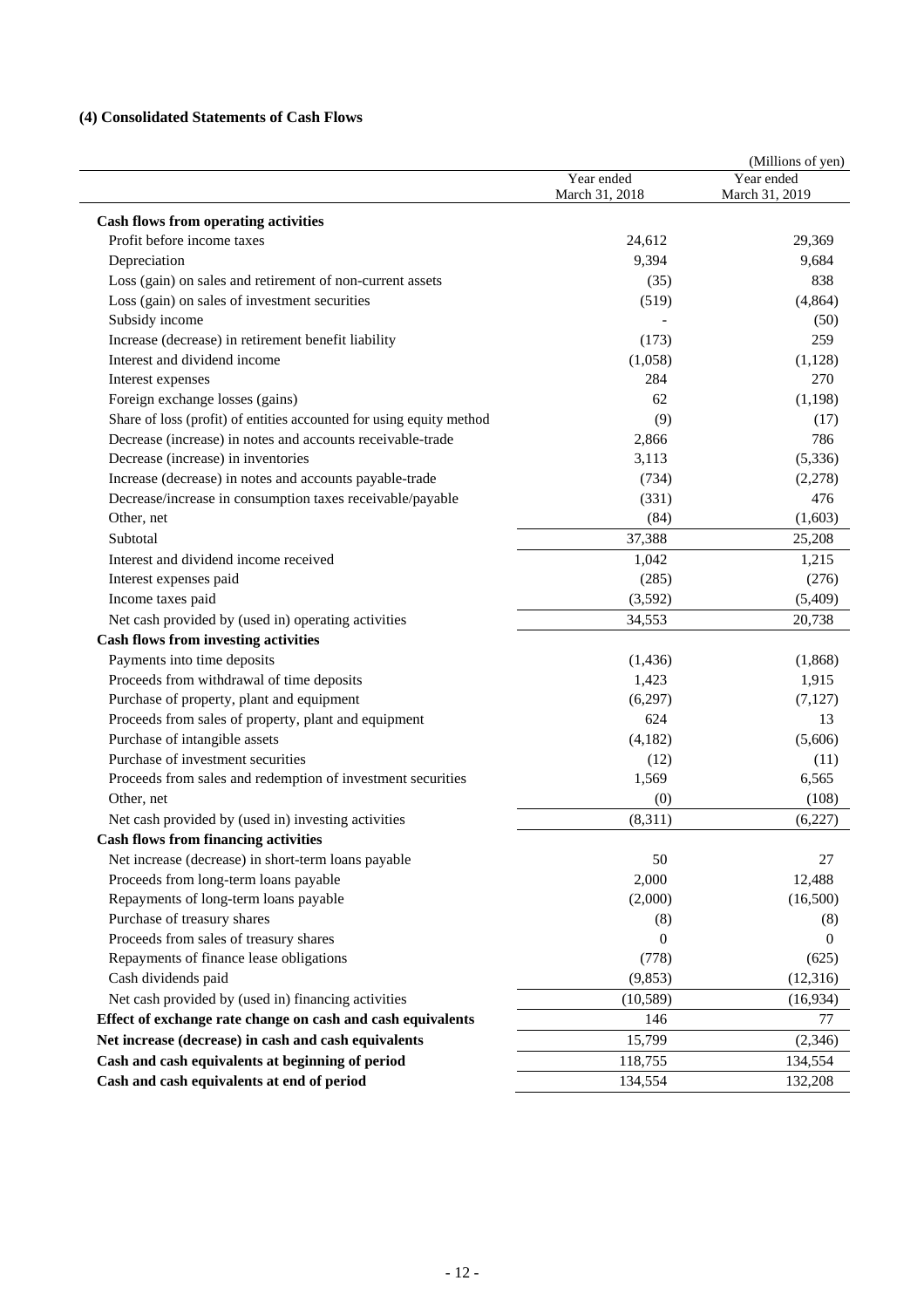#### **(5) Notes to Consolidated Financial Statements**

#### **Notes on Premise of Going Concern**

Not applicable.

#### **Segment Information**

#### 1. Overview of Reportable Segments

The company's reportable segments consist of the company's constituent units for which separate financial information is available and which are subject to periodic examination in order for the board of directors to determine the allocation of management resources and evaluate financial results.

The company has designated three areas of segment reporting, which are the "Consumer," "System Equipment," and "Others" segments, based on the type of products and services, and the market and consumer categories. The categories of the main products and services belonging to each reportable segment are as follows.

Consumer ············· Watches, Clocks, Electronic dictionaries, Electronic calculators, Label printers, Electronic musical instruments, Digital cameras, etc.

System Equipment ··· Handheld terminals, Electronic cash registers, Management support systems, Data projectors, etc.

Others ·················· Formed parts, Molds, etc.

#### 2. Information on Net Sales, Profit or Loss, Assets and Others for Each Reportable Segment Year ended March 31, 2018 (Millions of yen)

Reportable segments **Adjustments**  $(Note 1)$ Amounts on consolidated financial statements (Note 2)  $\sim$  Consumer  $\sim$  System System Department Others Total Net sales (1) External customers 268,905 38,302 7,583 314,790 - 314,790 (2) Intersegment 1 20 6,733 6,754 (6,754) - Total 1268,906 38,322 14,316 321,544 (6,754) 314,790 Segment profit 35,028 583 570 36,181 (6,613) 29,568 Segment assets 192,580 37,225 17,924 247,729 116,474 364,203 **Others** Depreciation 1,509 1,563 378 9,150 244 9,394 Amortization of goodwill 81 11 - 92 - 92 Investment to entities accounted for using equity method  $2,706$   $2,706$ Increase in property, plant and equipment and intangible assets 9,438 1,817 328 11,583 392 11,975

Notes: 1. Adjustments are as shown below:

- (1) The 6,613 million yen downward adjustment to segment profit includes corporate expenses of 6,613 million yen that are not allocated to any reportable segments. Corporate expenses principally consist of administrative expenses of the parent company and R&D expenses for fundamental research, which are not attributable to any reportable segments.
- (2) The 116,474 million yen adjustment to segment assets includes corporate assets of 116,550 million yen that are not allocated to any reportable segments.
- (3) The 244 million yen adjustment to depreciation consists of depreciation for assets related to administrative divisions that are not attributable to any reportable segments.
- (4) The 392 million yen adjustment to the increase in property, plant and equipment and intangible assets consists of capital expenditures in administrative divisions that are not attributable to any reportable segments.
- 2. Segment profit is reconciled with operating profit in the consolidated financial statements.